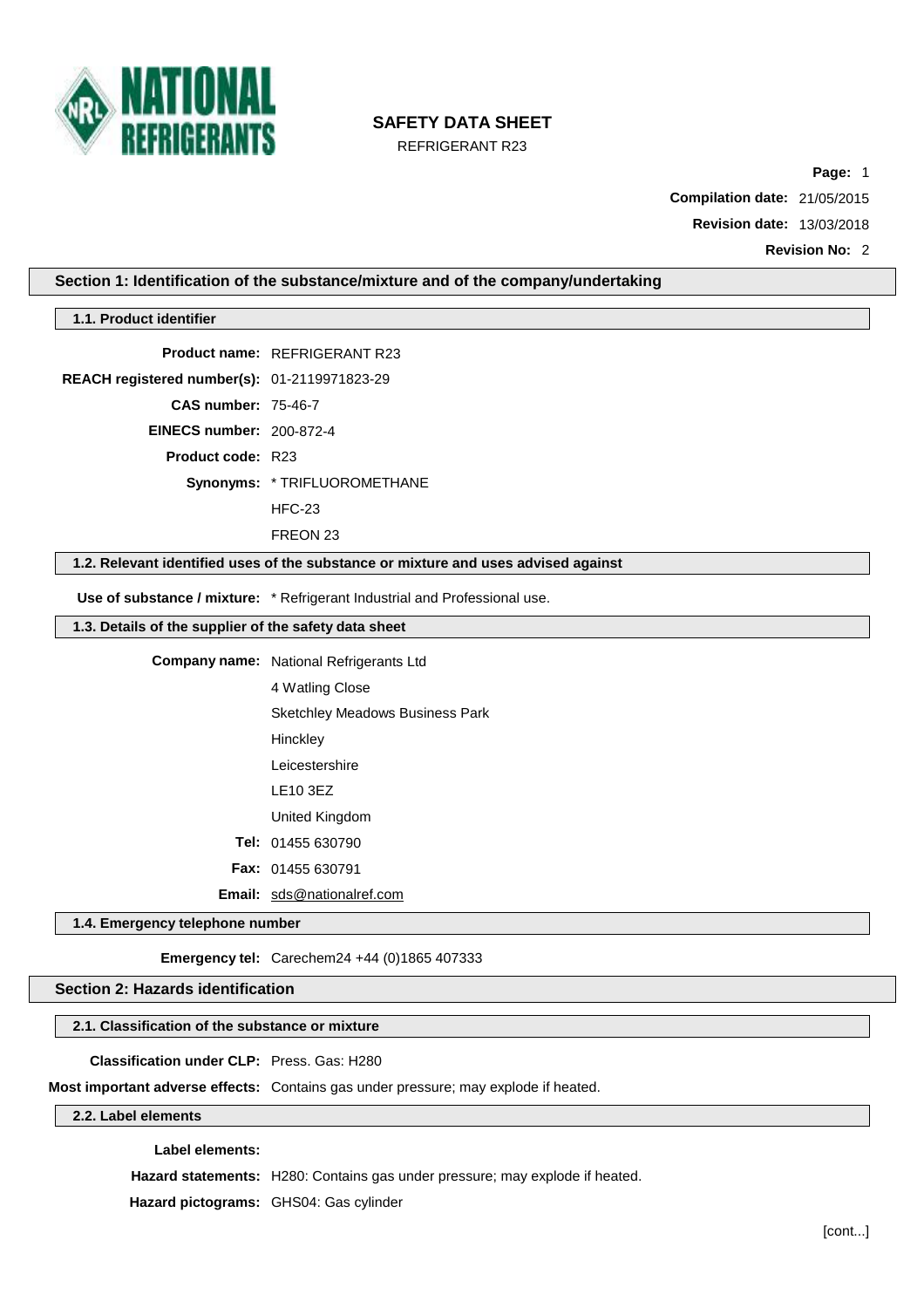REFRIGERANT R23

**Page:** 2



**Signal words:** Warning

**Precautionary statements:** P410+403: Protect from sunlight. Store in a well-ventilated place.

### **2.3. Other hazards**

**PBT:** This product is not identified as a PBT/vPvB substance.

#### **Section 3: Composition/information on ingredients**

#### **3.1. Substances**

**Chemical identity:** REFRIGERANT R23

**CAS number:** 75-46-7

**EINECS number:** 200-872-4

**REACH registered number(s):** 01-2119971823-29

**Section 4: First aid measures**

### **4.1. Description of first aid measures**

| <b>Skin contact:</b> Remove all contaminated clothes and footwear immediately unless stuck to skin. Drench the |
|----------------------------------------------------------------------------------------------------------------|
| affected skin with running water for 10 minutes or longer if substance is still on skin. Do not                |
| use hot water. If frostbite has occurred call a physician. Consult a doctor.                                   |
| Eye contact: Bathe the eye with running water for 15 minutes. Transfer to hospital for specialist              |
| examination.                                                                                                   |
| <b>Ingestion:</b> * Ingestion is unlikely due to its physical properties and is not expected to be dangerous.  |
| Since this product is a gas, refer to the inhalation section.                                                  |
| <b>Inhalation:</b> Remove casualty from exposure ensuring one's own safety whilst doing so. If conscious,      |
| ensure the casualty sits or lies down. If unconscious, check for breathing and apply artificial                |
| respiration if necessary. If unconscious and breathing is OK, place in the recovery position.                  |
| Consult a doctor.                                                                                              |
| 4.2. Most important symptoms and effects, both acute and delayed                                               |
| Skin contact: There may be redness or whiteness of the skin in the area of exposure. Frost-bite may occur      |
| causing the affected area to become white and numb.                                                            |
| Eye contact: There may be severe pain. Corneal burns may occur. May cause permanent damage.                    |
| Ingestion: * Ingestion is unlikely due to the physical properties of the product. As product is a gas refer    |
| to inhalation section.                                                                                         |

- **Inhalation:** Inhalation may produce the following symptoms: Shortness of breath, dizziness, weakness, nausea, headache, narcosis, irregular cardiac activity. asphyxia May cause cardiac arrhythmia.
- **Delayed / immediate effects:** May cause cardiac arrhythmia.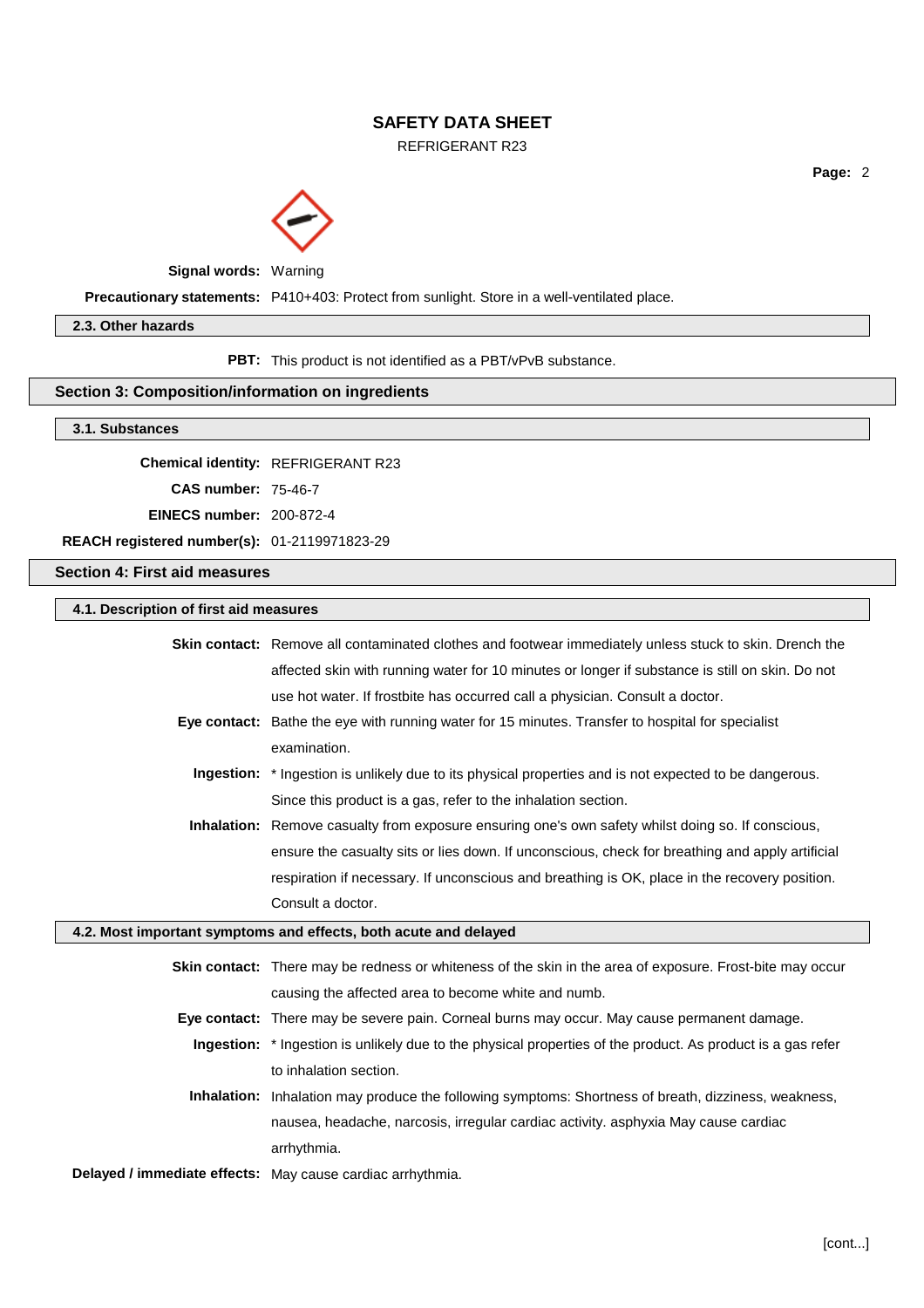## REFRIGERANT R23

### **4.3. Indication of any immediate medical attention and special treatment needed**

**Immediate / special treatment:** Do Not give adrinaline or similar drugs.

### **Section 5: Fire-fighting measures**

#### **5.1. Extinguishing media**

**Extinguishing media:** \* The product is not flammable. Suitable extinguishing media for the surrounding fire should be used. Water spray. Carbon dioxide. Alcohol resistant foam. Dry chemical powder.

### **5.2. Special hazards arising from the substance or mixture**

**Exposure hazards:** \* Non flamable gas. Pressure build up. Fire or intense heat may cause violent rupture of packages. In combustion emits toxic fumes of hydrogen fluoride. In combustion emits toxic fumes of carbon dioxide / carbon monoxide.

**5.3. Advice for fire-fighters**

**Advice for fire-fighters:** Wear self-contained breathing apparatus. Wear protective clothing to prevent contact with skin and eyes.

## **Section 6: Accidental release measures**

## **6.1. Personal precautions, protective equipment and emergency procedures**

**Personal precautions:** Evacuate the area immediately. Ventilate the area, especially low or enclosed places where heavy vapours might collect.

#### **6.2. Environmental precautions**

**Environmental precautions:** Stop release if safe to do so. Prevent from entering sewers, basements and work pits, or any place where the accumulation can be dangerous. The product evaporates readily.

#### **6.3. Methods and material for containment and cleaning up**

**Clean-up procedures:** Material evaporates. Ventilate the area, especialy low or enclosed places where heavy vapours might collect.

#### **6.4. Reference to other sections**

**Reference to other sections:** Refer to section 8 of SDS.

### **Section 7: Handling and storage**

#### **7.1. Precautions for safe handling**

**Handling requirements:** Ensure there is sufficient ventilation of the area. Ensure there is exhaust ventilation of the area. Do not handle in a confined space.

#### **7.2. Conditions for safe storage, including any incompatibilities**

**Storage conditions:** Store in a cool, well ventilated area. Keep container tightly closed. Keep away from direct sunlight. Store at a temperature not exceeding 45°C.

**Suitable packaging:** Must only be kept in original packaging.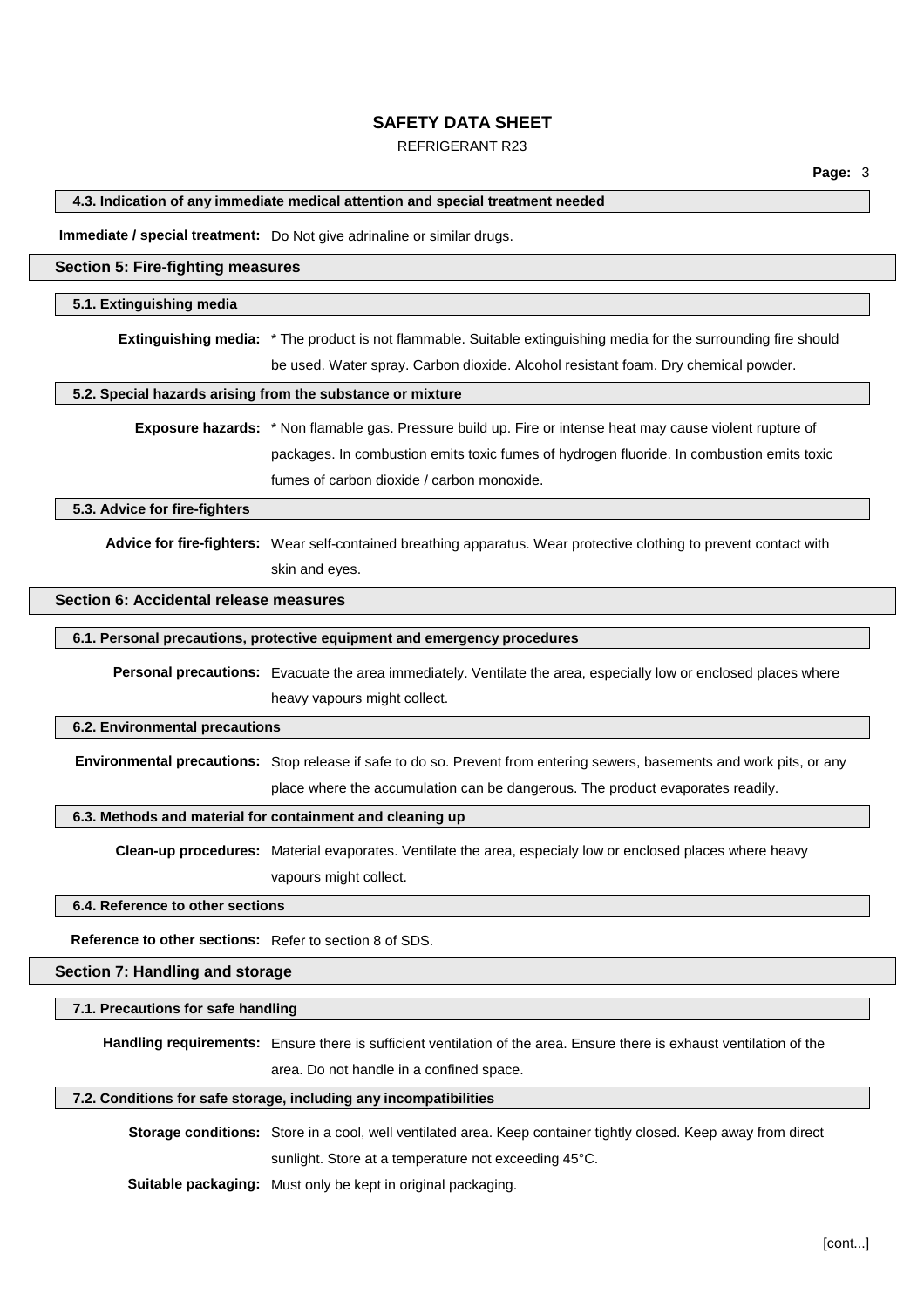## REFRIGERANT R23

**Page:** 4

**7.3. Specific end use(s)**

## **Section 8: Exposure controls/personal protection**

## **8.1. Control parameters**

**Workplace exposure limits: Respirable** dust State 8 hour TWA 15 min. STEL 8 hour TWA 15 min. STEL

| EL                      | 1000 ppm | - | - |  |
|-------------------------|----------|---|---|--|
|                         |          |   |   |  |
|                         |          |   |   |  |
| <b>DNEL/PNEC Values</b> |          |   |   |  |

| <b>DNEL / PNEC</b> No data available. |
|---------------------------------------|
|---------------------------------------|

| 8.2. Exposure controls |                                                                                                                             |
|------------------------|-----------------------------------------------------------------------------------------------------------------------------|
|                        | <b>Engineering measures:</b> Ensure there is sufficient ventilation of the area. Ensure there is exhaust ventilation of the |
|                        | area. Use only in closed systems.                                                                                           |
|                        | Respiratory protection: Respiratory protection not required. Self-contained breathing apparatus must be available in        |
|                        | case of emergency. Vapours are heavier than air and can cause suffocation by reducing the                                   |
|                        | oxygen available for breathing.                                                                                             |
|                        | <b>Hand protection:</b> * Protective gloves. Material: Low temperature resistant gloves. The suitability for a specific     |
|                        | workplace should be discussed with the producers of the protective gloves.                                                  |
|                        | Eye protection: Safety glasses with side-shields. Safety goggles. Face-shield.                                              |
|                        | <b>Skin protection:</b> Protective clothing.                                                                                |
|                        | <b>Environmental:</b> * Gas escapes to be kept to the minimum by engineering processes and operating methods.               |

# **Section 9: Physical and chemical properties**

## **9.1. Information on basic physical and chemical properties**

|                                                      | <b>State:</b> Liquified gas        |                                           |                                              |
|------------------------------------------------------|------------------------------------|-------------------------------------------|----------------------------------------------|
|                                                      | <b>Colour: Colourless</b>          |                                           |                                              |
|                                                      | <b>Odour:</b> Characteristic odour |                                           |                                              |
| <b>Evaporation rate:</b> Not applicable.             |                                    |                                           |                                              |
|                                                      | <b>Oxidising:</b> Not applicable.  |                                           |                                              |
| <b>Solubility in water: 1080 mg/l</b>                |                                    |                                           |                                              |
| <b>Boiling point/range°C: -82.2</b>                  |                                    | Melting point/range°C: -155               |                                              |
| <b>Flammability limits %: lower:</b> Not applicable. |                                    |                                           | <b>upper:</b> Not applicable.                |
| <b>Flash point C:</b> Not applicable.                |                                    | Part.coeff. n-octanol/water: log Kow=0.64 |                                              |
| Autoflammability <sup>°</sup> C: Not applicable.     |                                    |                                           | <b>Relative density:</b> Vapour: 2.4 (Air=1) |
|                                                      | <b>pH:</b> Not applicable.         |                                           |                                              |

**9.2. Other information**

**Other information:** R23 Liquid Density: 721.73 kg/m3 at 25 deg C.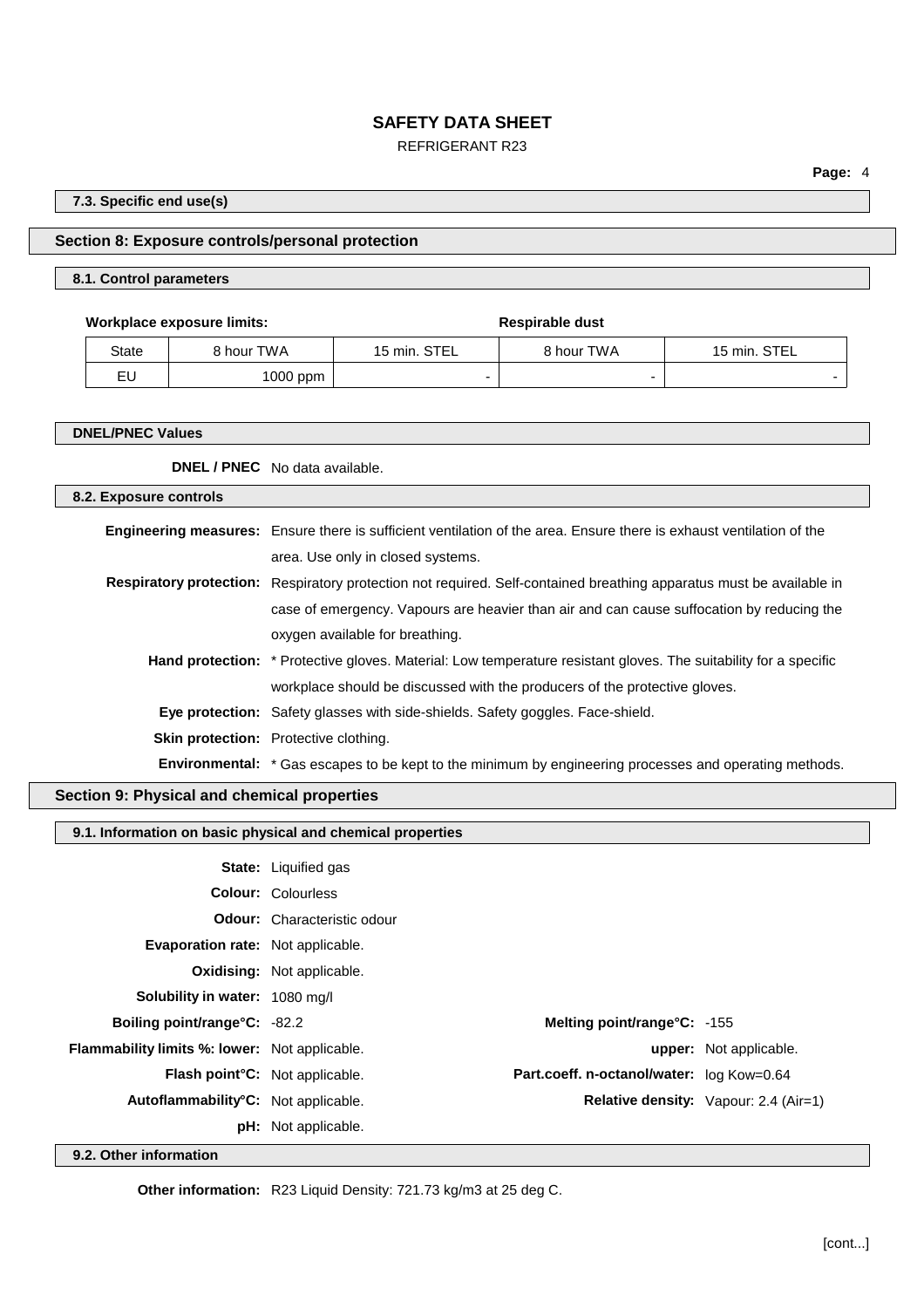## REFRIGERANT R23

### **Section 10: Stability and reactivity**

#### **10.1. Reactivity**

**Reactivity:** Stable under recommended transport or storage conditions.

#### **10.2. Chemical stability**

**Chemical stability:** Stable under normal conditions.

## **10.3. Possibility of hazardous reactions**

**Hazardous reactions:** Hazardous reactions will not occur under normal transport or storage conditions.

#### **10.4. Conditions to avoid**

**Conditions to avoid:** Heat. Hot surfaces. Flames. Direct sunlight.

## **10.5. Incompatible materials**

**Materials to avoid:** Alkali metals. Alkali earth metals. Finely powdered metals.

### **10.6. Hazardous decomposition products**

**Haz. decomp. products:** In combustion emits toxic fumes of hydrogen fluoride. In combustion emits toxic fumes of carbon dioxide / carbon monoxide.

## **Section 11: Toxicological information**

## **11.1. Information on toxicological effects**

**Toxicity values:**

| Route        | <b>Species</b> | Test         | Value   | Units |
|--------------|----------------|--------------|---------|-------|
| <b>GASES</b> | <b>RAT</b>     | 4H LC50      | >663000 | ppmV  |
| <b>GASES</b> | <b>DOG</b>     | <b>LOAEC</b> | >500000 | ppmV  |
| <b>GASES</b> | <b>RAT</b>     | <b>NOAEL</b> | 28.634  | mq/l  |

## **Excluded hazards for substance:**

| Hazard                 | Route | Basis                                                       |
|------------------------|-------|-------------------------------------------------------------|
| Germ cell mutagenicity |       | Classified as non-hazardous because of inconclusive<br>data |
| Reproductive toxicity  |       | Classified as non-hazardous because of inconclusive<br>data |

#### **Symptoms / routes of exposure**

**Skin contact:** There may be redness or whiteness of the skin in the area of exposure. Frost-bite may occur causing the affected area to become white and numb.

- **Eye contact:** There may be severe pain. Corneal burns may occur. May cause permanent damage.
	- **Ingestion:** \* Ingestion is unlikely due to the physical properties of the product. As product is a gas refer to inhalation section.
	- **Inhalation:** Inhalation may produce the following symptoms: Shortness of breath, dizziness, weakness,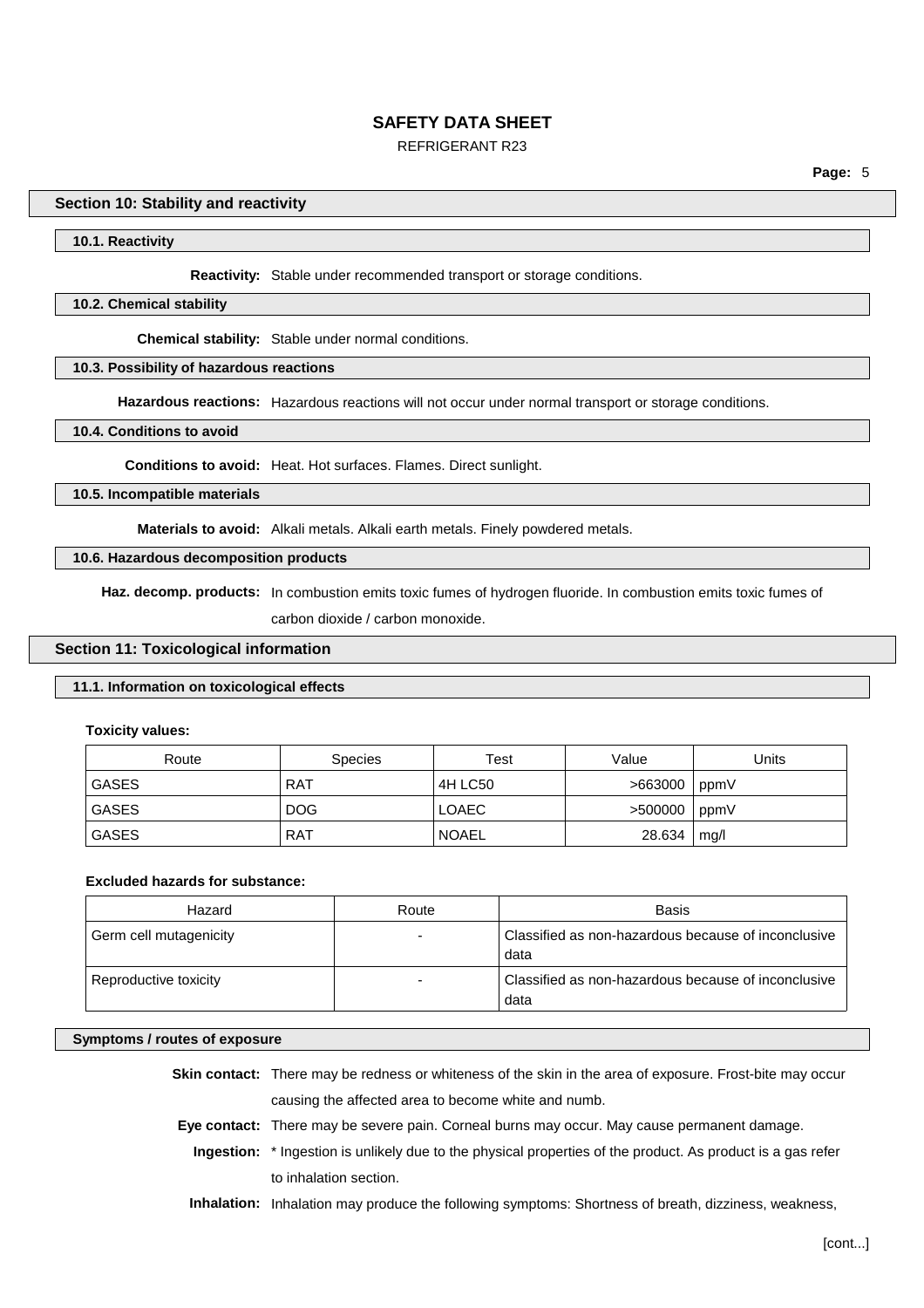## REFRIGERANT R23

**Page:** 6

nausea, headache, narcosis, irregular cardiac activity. asphyxia May cause cardiac

arrhythmia.

**Delayed / immediate effects:** May cause cardiac arrhythmia.

## **Section 12: Ecological information**

## **12.1. Toxicity**

### **Ecotoxicity values:**

| <b>Species</b> | Test      | Value  | Units |
|----------------|-----------|--------|-------|
| <b>FISH</b>    | 96H LC50  | 633.26 | mq/l  |
| <b>ALGAE</b>   | 96H ErC50 | 154.54 | mq/l  |
| Daphnia magna  | 48H EC50  | 323.05 | mg/l  |

**12.2. Persistence and degradability**

**Persistence and degradability:** Not biodegradable.

**12.3. Bioaccumulative potential**

**Bioaccumulative potential:** Slightly bioaccumulable.

**12.4. Mobility in soil**

**Mobility:** No data available.

## **12.5. Results of PBT and vPvB assessment**

**PBT identification:** This product is not identified as a PBT/vPvB substance.

## **12.6. Other adverse effects**

**Other adverse effects:** Ozone Depletion Potential (ODP): 0 (R11 = 1) R23 Global Warming Potential (GWP): 14800

(CO2=1) Contains fluoronated greenhouse gases covered by the Kyoto Protocol.

### **Section 13: Disposal considerations**

### **13.1. Waste treatment methods**

| <b>Disposal operations:</b> Product evaporates.   |                                                                                                                      |
|---------------------------------------------------|----------------------------------------------------------------------------------------------------------------------|
|                                                   | <b>Recovery operations:</b> Consult manufacturer or supplier for information regarding recovery and recycling of the |
|                                                   | product. If recovery is not possible, incinerat at a licensed installation.                                          |
| Waste code number: 14 06 01                       |                                                                                                                      |
| <b>Disposal of packaging:</b> Return to supplier. |                                                                                                                      |
|                                                   | NB: The user's attention is drawn to the possible existence of regional or national regulations                      |
|                                                   | regarding disposal.                                                                                                  |

## **Section 14: Transport information**

**14.1. UN number**

**UN number:** UN1984